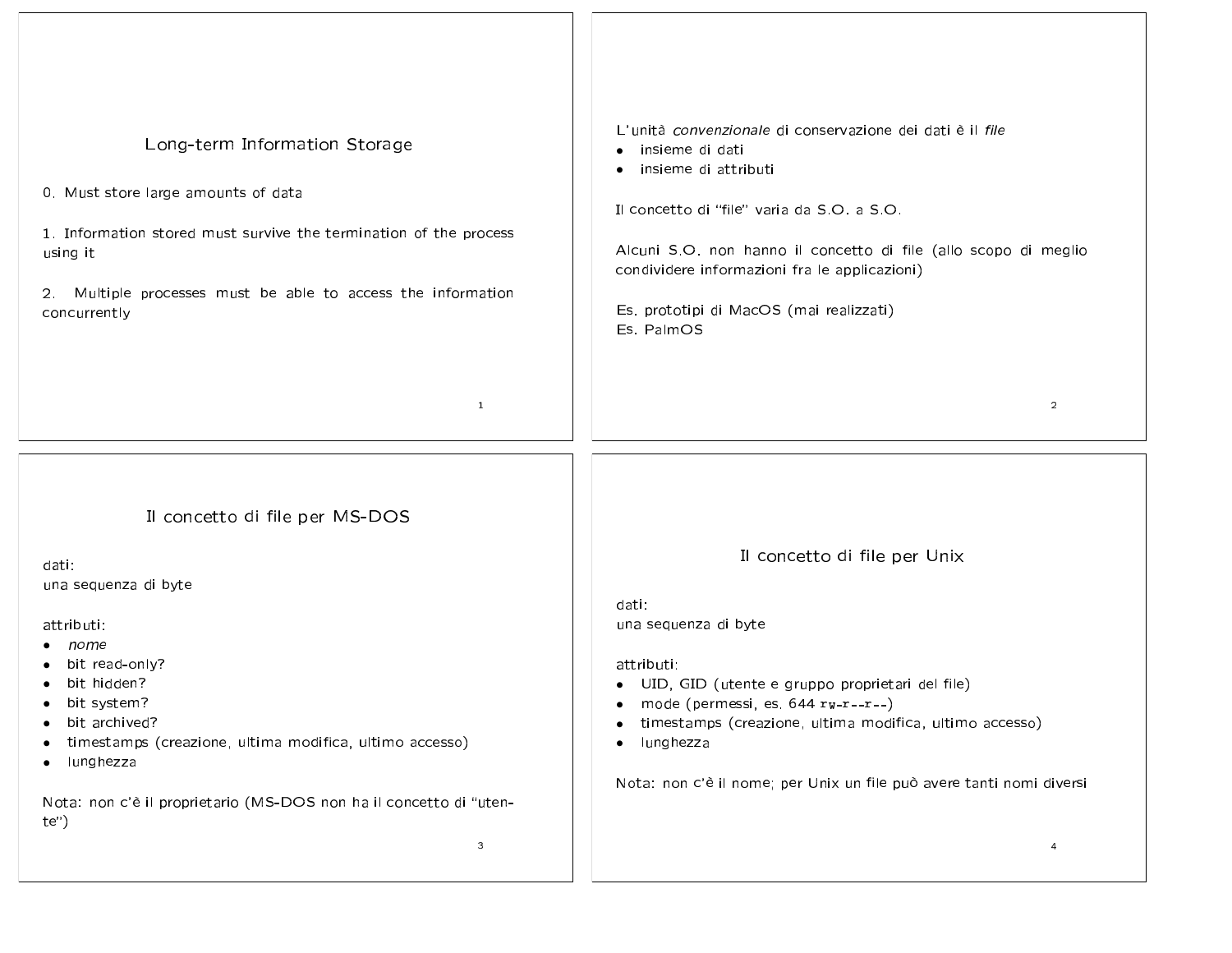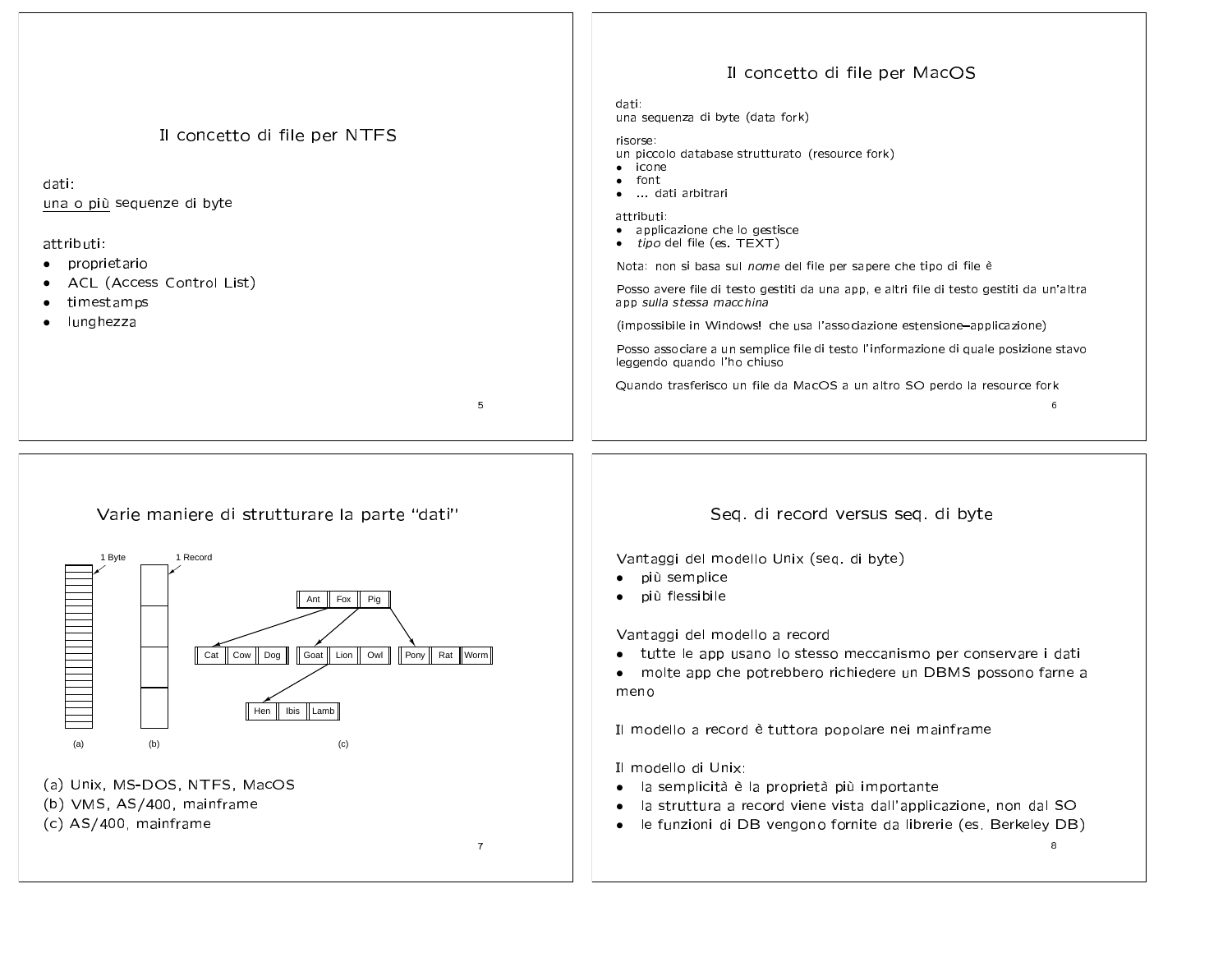| Il continuo FS-DB                                       |                                                                      |
|---------------------------------------------------------|----------------------------------------------------------------------|
| Compiti di un File System                               |                                                                      |
| gestire l'insieme dei blocchi di una partizione         | Manipolazione di file in Unix                                        |
| mantenere informazioni persistenti                      |                                                                      |
| gestire accesso concorrente                             | I file aperti vengono acceduti tramite file descriptor               |
|                                                         |                                                                      |
| Compiti di un Database Management System                | file descriptor: intero non negativo (piccolo)                       |
| mantenere informazioni persistenti                      |                                                                      |
| gestire accesso concorrente                             | La shell di Unix mantiene la convenzione:                            |
| indicizzare le informazioni                             |                                                                      |
| $\Rightarrow$ c'è una grande sovrapposizione di compiti | • fd 0 è lo standard input                                           |
|                                                         | fd 1 è lo standard output<br>$\bullet$<br>• fd 2 è lo standard error |
| Alcuni DBMS incorporano funzioni di FS                  |                                                                      |
| es. Oracle lavora su partizioni nude                    |                                                                      |
|                                                         | il fd è usato come indice nella file descriptor table del processo   |
| Alcuni FS incorporano funzioni di DBMS                  |                                                                      |
| • es. s/390 ha i B-tree nativi nel FS                   |                                                                      |
| 9                                                       | 10                                                                   |
|                                                         |                                                                      |
|                                                         |                                                                      |
|                                                         |                                                                      |
|                                                         |                                                                      |
| File Operations: aprire un file                         |                                                                      |
|                                                         |                                                                      |
| Prima di usare un file occorre aprirlo                  |                                                                      |
| input: file name                                        | File Operations: creazione                                           |
| input: flags                                            |                                                                      |
| output: file descriptor                                 |                                                                      |
|                                                         | esempio:                                                             |
| int open(const char *pathname, int flags);              |                                                                      |
|                                                         | $fd = open("pipe", 0_CREAT   0_TRUNC   0_WRONLY, 0644);$             |
| open(2) restituisce il più piccolo fd non usato         |                                                                      |
|                                                         | Note:                                                                |
| flags:                                                  | • se O_CREAT è presente, si aggiunge un terzo argomento              |
| • O_RDONLY, O_WRONLY, O_RDWR<br><b>O_APPEND</b>         | (mode)                                                               |
| O_CREAT                                                 | • il mode in C è espresso come una costante ottale (inizia con 0!)   |
| O_TRUNC                                                 |                                                                      |
| <b>O_NONBLOCK</b>                                       |                                                                      |
| $\alpha$ and                                            |                                                                      |
| 11                                                      | $12 \overline{ }$                                                    |
|                                                         |                                                                      |
|                                                         |                                                                      |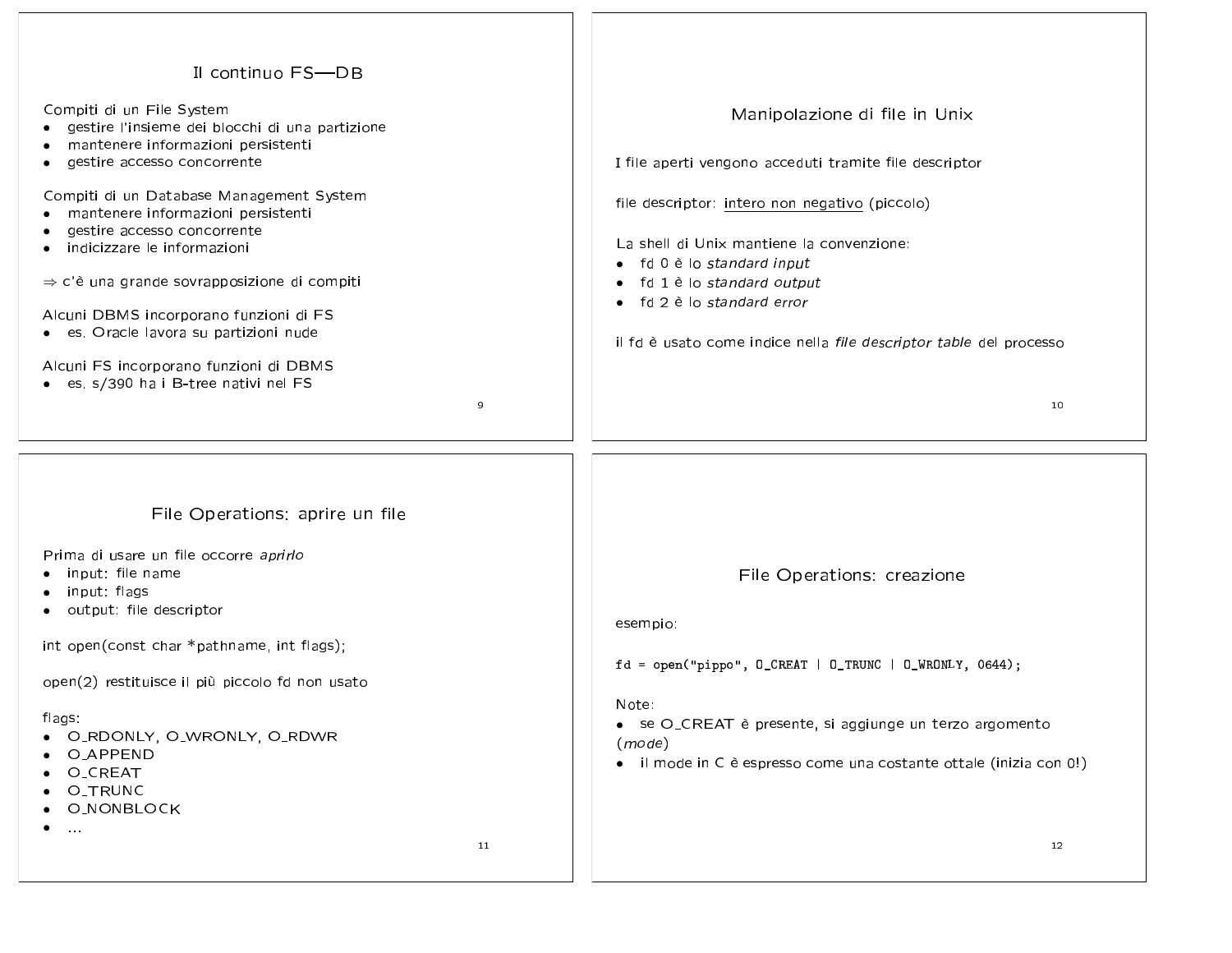File operations: accesso non sequenziale Ogni file aperto ha un "current file offset" Indica la posizione per la prossima operazione di lettura o scrittura Può essere manipolato con la syscall Iseek(2) File operations: chiudere un file off\_t Iseek(int fd, off\_t offset, int whence int close(int  $fd$ ); I valori possibili per whence cambiano l'interpretazione di offset • SEEK\_SET: dall'inizio del file Quando un processo termina, tutti i file aperti vengono chiusi dal • SEEK\_CUR: dalla posizione corrente kernel • SEEK\_END: dalla fine del file Se ha successo restituisce il nuovo offset Nota: non tutti i file supportano questa operazione Se fallisce, restituisce -1 13 14 More seek fun L'esecuzione di Iseek(2) non causa mai I/O Esempio: testiamo standard input per vedere se Posso usare Iseek(2) per spostare l'offset al di là della fine del file supporta seek Se a questo punto scrivo sul file, ottengo un file con un "buco" #include <sys/types.h> (hole) int main()  $\{$ if  $(-1 == \text{leek}(0, 0, \text{SEEK_CUR}))$  { I buchi non consumano blocchi sul disco printf("stdin non supporta seek $\langle n'' \rangle$ ;  $}$ else  $\{$ # 1s -1 file.hole  $print(f("seek OK\n')$ ;  $-rw-r--r--$  1 matteo users 1234774 Apr 14 21:55 file.hole # du file.hole  $exit(0);$ 4 file.hole  $\mathbf{r}$ Is(1) riporta la lunghezza du(1) riporta i blocchi occupati 15 16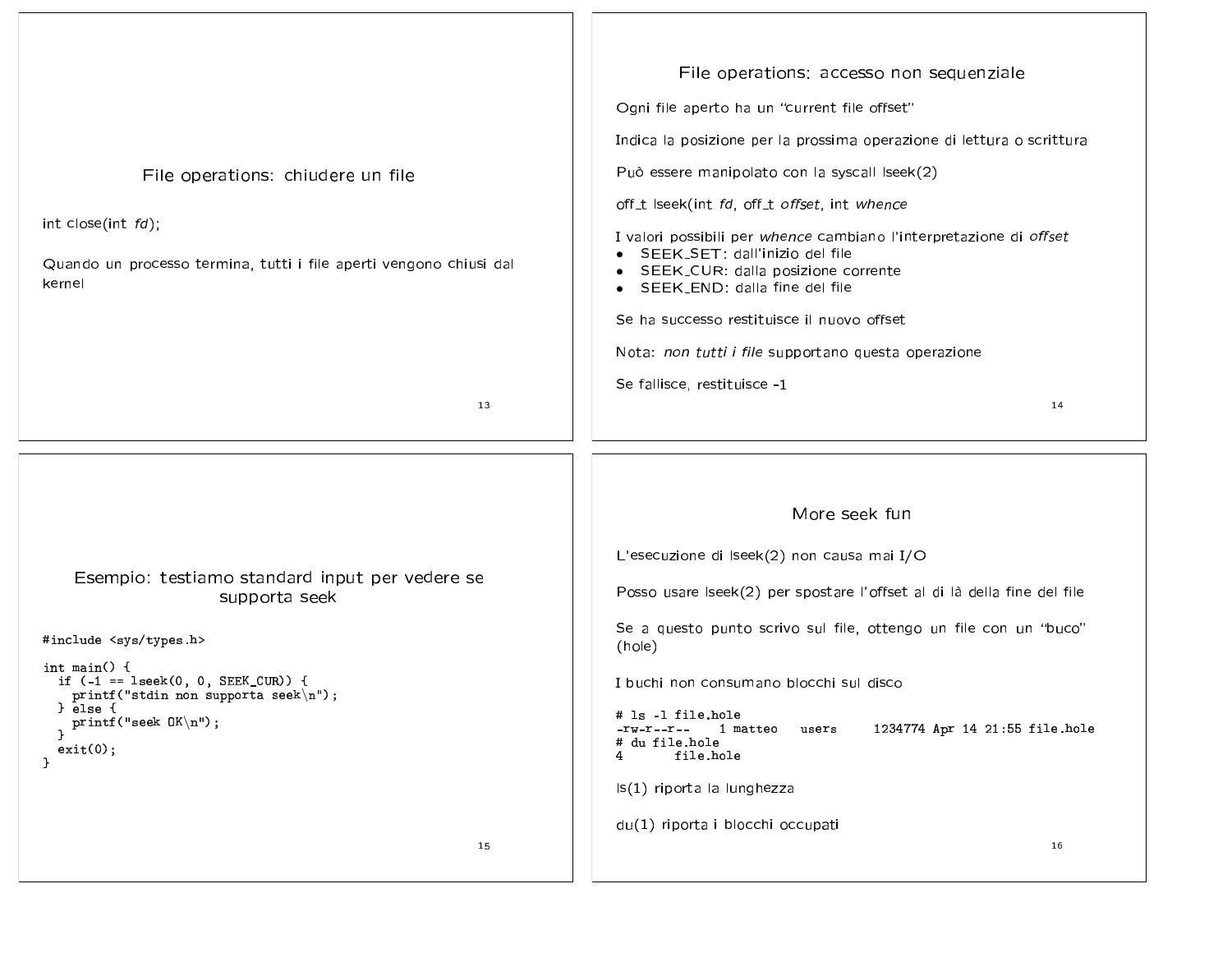| File operations: leggere da un file                                                                                                 | File operations: scrivere su un file                                                                    |
|-------------------------------------------------------------------------------------------------------------------------------------|---------------------------------------------------------------------------------------------------------|
| ssizet_t read(int fd, void *buf, size_t nbytes);                                                                                    | ssizet_t write(int fd, void *buf, size_t nbytes);                                                       |
| Se ha successo, restituisce il numero di byte letti                                                                                 | Se ha successo, restituisce il numero di byte scritti                                                   |
| Può essere meno di nbytes:                                                                                                          |                                                                                                         |
| • in un file regolare, se raggiungo la fine del file                                                                                | Di solito è uguale a nbytes a meno che                                                                  |
| - alla chiamata successiva, restituisce 0                                                                                           | esaurisco lo spazio su disco (errore)<br>esaurisco la dimensione massima per file per processo (errore) |
| · leggendo dal terminale, ottengo una riga alla volta<br>· leggendo dalla rete, ottengo solo i byte immediatamente dispo-<br>nibili | scrivendo sulla rete, il processo ricevente è lento a leggere (non<br>$\bullet$<br>è un errore)         |
| Se fallisce, restituisce -1                                                                                                         | Se fallisce, restituisce -1                                                                             |
|                                                                                                                                     |                                                                                                         |
| 17                                                                                                                                  | 18                                                                                                      |
|                                                                                                                                     |                                                                                                         |
|                                                                                                                                     |                                                                                                         |
|                                                                                                                                     |                                                                                                         |
| Esempio: copiare stdin su stdout                                                                                                    |                                                                                                         |
| #define BUF_SIZE 8192                                                                                                               | Operazioni atomiche (i)                                                                                 |
| int main() $\{$<br>int n;                                                                                                           |                                                                                                         |
| char buf [BUF_SIZE];                                                                                                                | Per appendere dati in fondo a un file potrei usare                                                      |
| while $((n = read(0, but, BUF_SIZE)) > 0)$ {<br>if $(n != write(1, but, n))$ {                                                      | lseek(fd, 0, SEEK_END);                                                                                 |
| perror("write error");<br>exit(EXIT_FAILURE);                                                                                       | write(fd, buf, nbyter);                                                                                 |
|                                                                                                                                     | Ma questo codice ha una race condition                                                                  |
| if $(n < 0)$ {<br>perror("read error");                                                                                             |                                                                                                         |
| exit(EXIT_FAILURE);                                                                                                                 | Per appendere dati in modo garantito atomico apro il file con                                           |
| exit(0);<br>$\mathcal{F}$                                                                                                           | <b>O_APPEND</b>                                                                                         |
|                                                                                                                                     |                                                                                                         |
| 19                                                                                                                                  | 20                                                                                                      |
|                                                                                                                                     |                                                                                                         |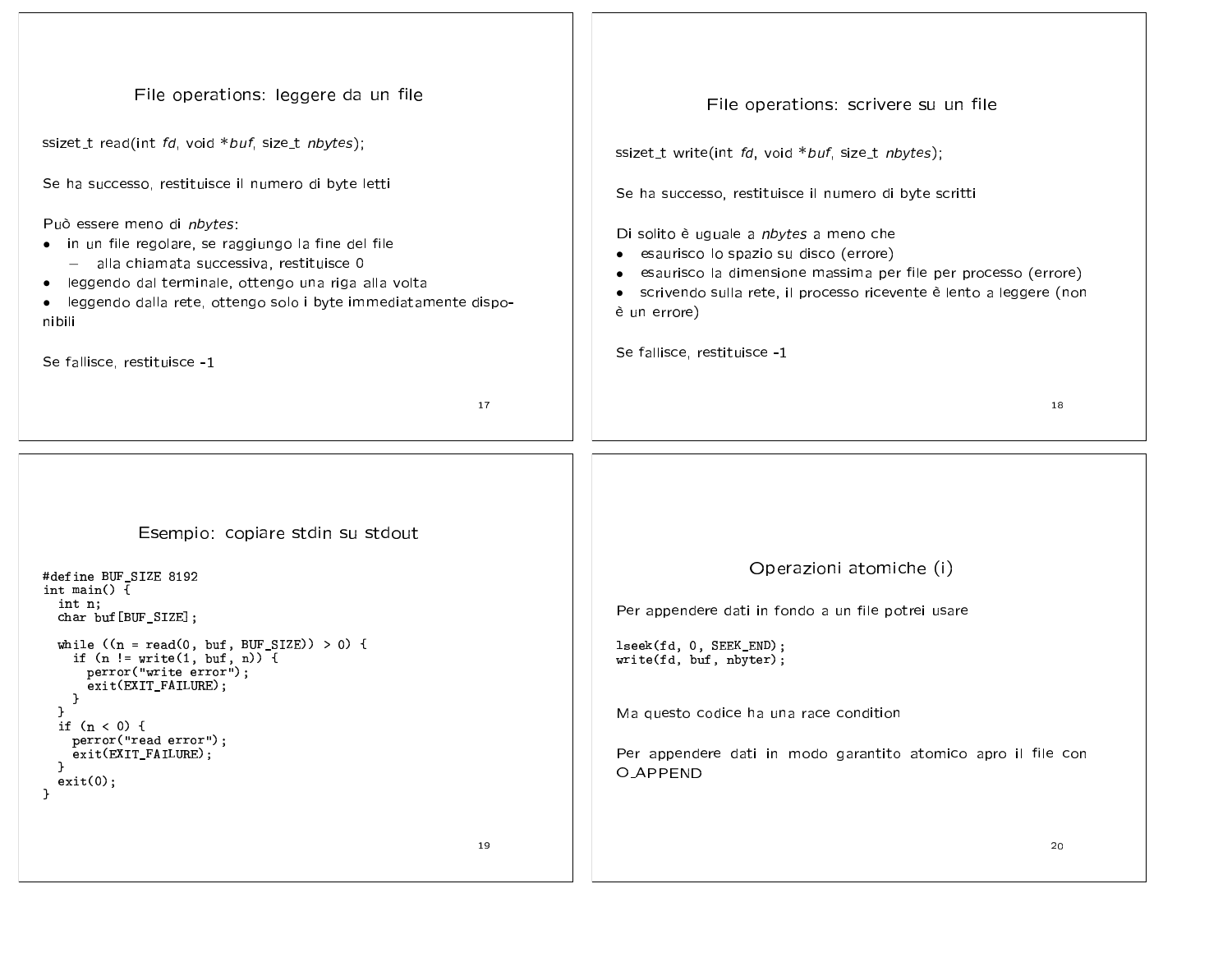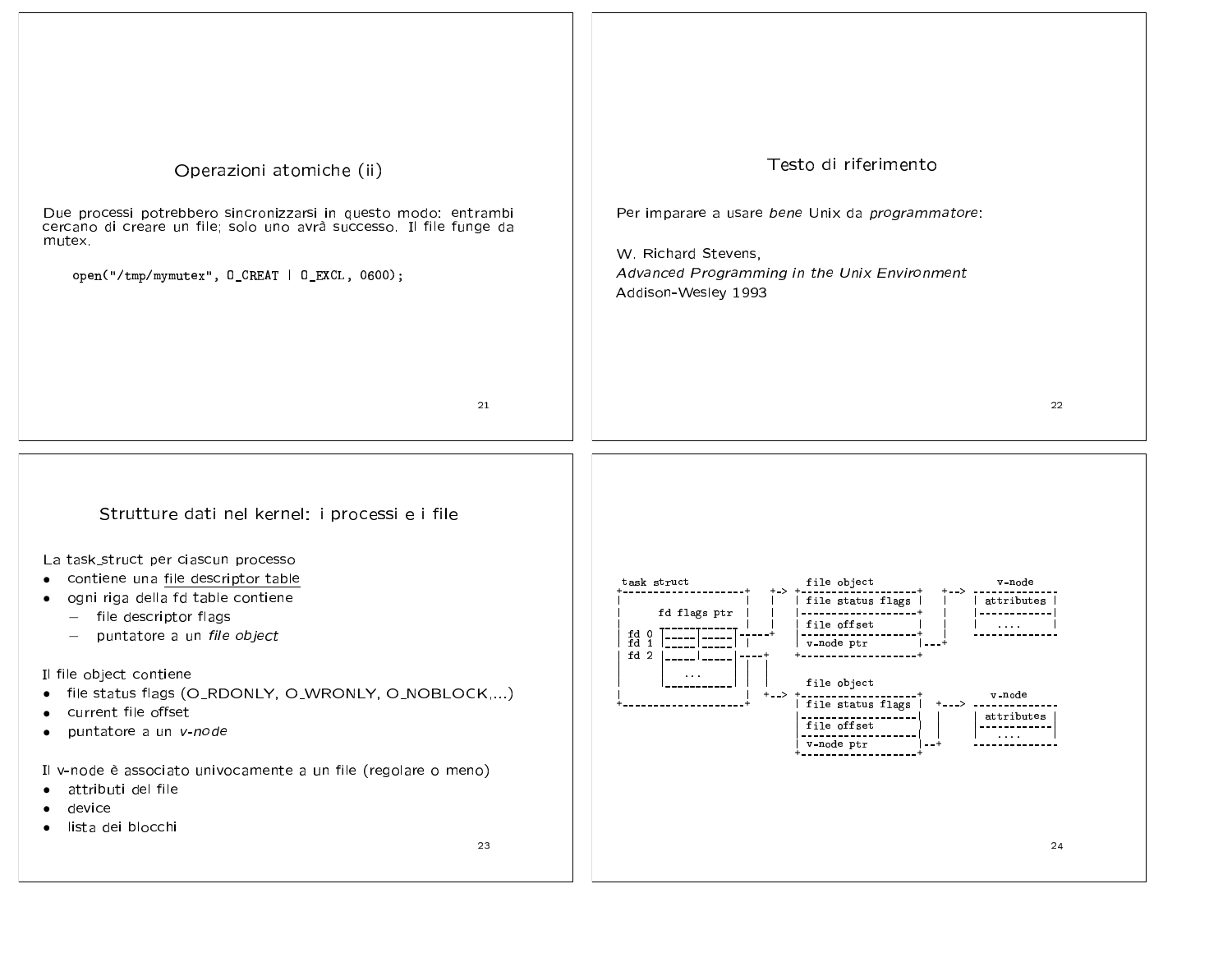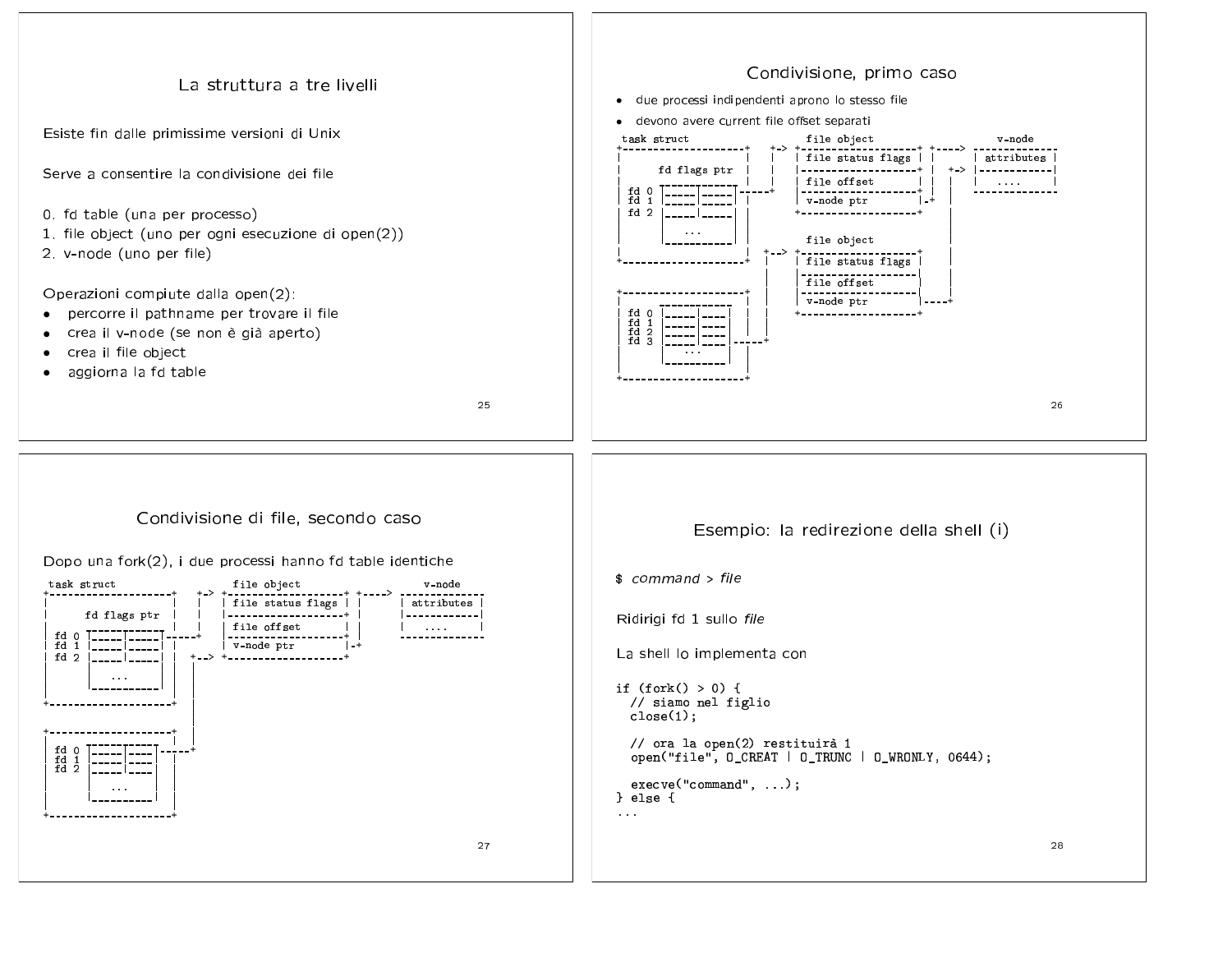| Ora si spiega<br>perché in Unix usiamo fork $+$ exec<br>Fra la fork e la exec, la shell può manipolare la fd table<br>29 | Esempio: gli script di shell<br>Un altro caso in cui due processi condividono un file è dopo una<br>fork(2)<br>Es. uno script di shell "prova sh"<br>/bin/echo ciao<br>/bin/echo a tutti<br>eseguo<br>$\ $$ sh prova.sh > foo<br>Cosa contiene 'foo" alla fine?<br>a ciao\na tutti<br>b. a tutti<br>c (niente)<br>30                                                                                                                                                                                                                                                                                                                                                                                     |
|--------------------------------------------------------------------------------------------------------------------------|----------------------------------------------------------------------------------------------------------------------------------------------------------------------------------------------------------------------------------------------------------------------------------------------------------------------------------------------------------------------------------------------------------------------------------------------------------------------------------------------------------------------------------------------------------------------------------------------------------------------------------------------------------------------------------------------------------|
| il file descriptor 1 non viene mai chiuso durante l'esecuzione di<br>questo script  quindi l'offset cresce sempre!<br>31 | Condivisione di file, terzo caso<br>int dup(int $fd$ );<br>"Duplica" il file descriptor fd<br>Se ha successo restituisce un nuovo file descriptor che è il più<br>piccolo fra quelli non aperti<br>Il nuovo fd punta a una copia della riga del fd originale<br>file object<br>task struct<br>v-node<br>$+--&}-------------$<br>-------- <del>-</del> ----------+<br>file status flags  <br>attributes<br>fd flags ptr<br>+->  -------------------+<br>------------<br>file offset<br>$\sim$ 100 $\sim$ 100 $\sim$<br>fd $\begin{bmatrix} 0 \\ 1 \end{bmatrix}$<br>------------<br>v-node ptr<br>$^{fd}_{fd}$ $^{2}_{3}$<br>+------------------+<br>-----<br>----- ا -----<br>$\sim$ $\sim$ $\sim$<br>32 |